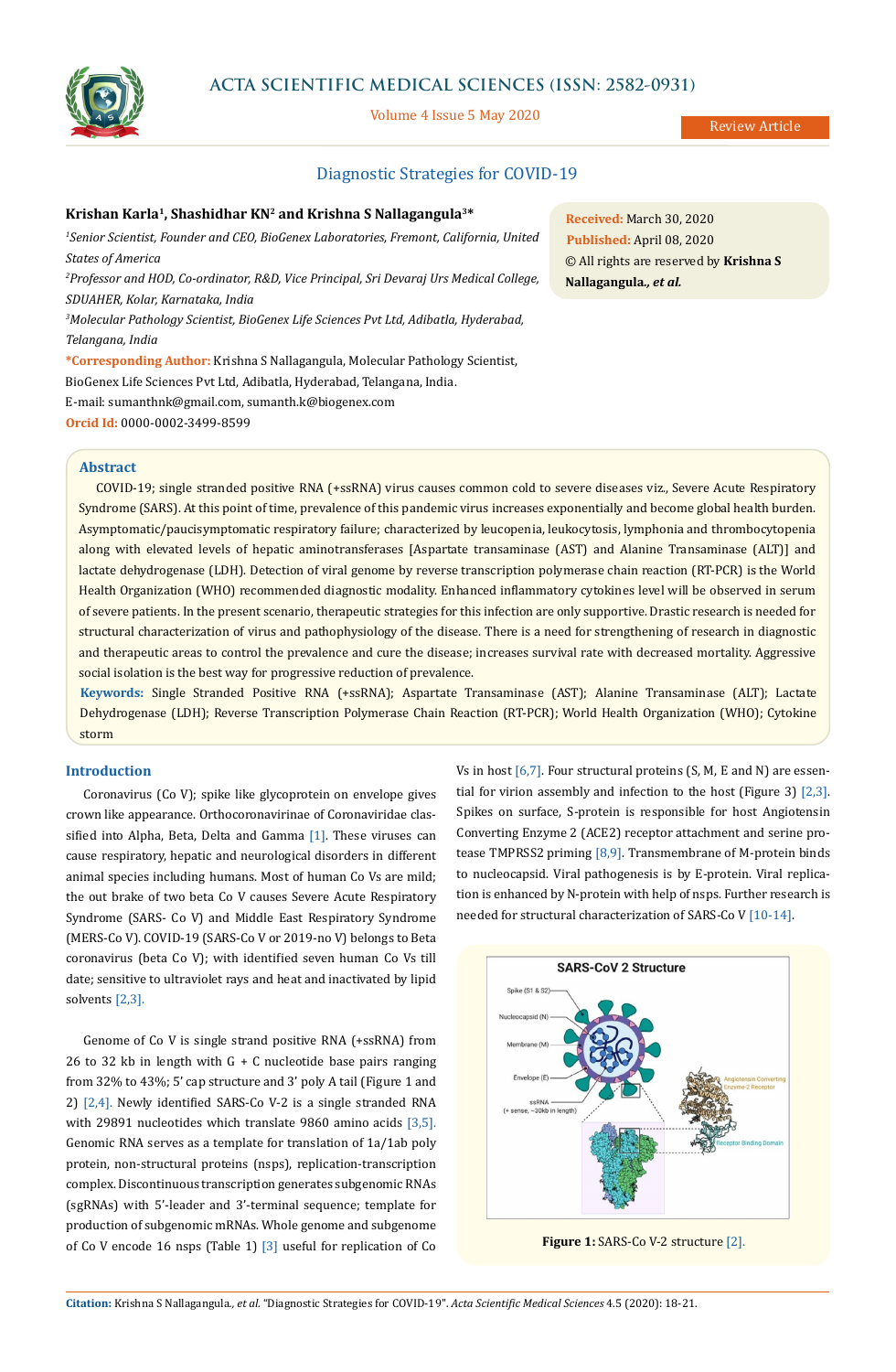

**Figure 2:** Single stranded RNA genome of SARS-Co V-2 [2].



**Figure 3:** Replication of SARS-Co V-2 in host [2].

| nsps   | <b>Function</b>                                                                                      |
|--------|------------------------------------------------------------------------------------------------------|
|        |                                                                                                      |
| nsp1   | Cellular mRNA degradation, inhibiting IFN signaling                                                  |
| nsps2  | <b>IInknown</b>                                                                                      |
| nsps3  | PLP, polypeptides cleaving, blocking host innate im-<br>mune response, promoting cytokine expression |
| nsps4  | DMV formation                                                                                        |
| nsps5  | 3CLpro, Mpro, polypeptides cleaving, inhibiting IFN<br>signaling                                     |
| nsps6  | Restricting autophagosome expansion, DMV formation                                                   |
| nsps7  | Cofactor with nsp8 and nsp12                                                                         |
| nsps8  | Cofactor with nsp7 and nsp12, primase                                                                |
| nsps9  | Dimerization and RNA binding                                                                         |
| nsps10 | Scaffold protein for nsp14 and nsp16                                                                 |
| nsps11 | Unknown                                                                                              |
| nsps12 | Primer dependent RdRp                                                                                |
| nsps13 | RNA helicase, 5' triphosphatase                                                                      |
| nsps14 | Exoribonuclease, N7-Mtase                                                                            |
| nsps15 | Endoribonuclease, evasion of dsRNA sensors                                                           |
| nsps16 | 2'-0-MTase; avoiding MDA5 recognition, negatively<br>regulating innate immunity                      |

**Table 1:** The 16 non-structural proteins of coronaviruses and their functions [3].

Viral infection is responsible for extensive immune reactions in the host; cytokine and chemokine production. Interleukins produced by activated leukocytes are responsible for B lymphocyte differentiation and acute phase proteins production [2]. In-depth research will reveal the pathophysiology of disease which helps to design and develop diagnostic modalities for diagnosis and prognosis and tailored made therapy to control the pandemic disease. Transmission of the Co V is believed to be by respiratory droplets; human-human transmission; frequent source of COVID-19 is symptomatic people. People with no symptoms might transmit the virus [15]. Clinical symptoms includes cold, cough, pneumonia, fever, dyspnea to respiratory failure, septic shock and multi organ dysfunction [2,16]. Significant social isolation is the only preventive mechanism as of now for the prevention of prevalence of the disease.

## **Diagnostic strategies**

Differential diagnosis of COVID-19 must include a wide range of investigations from infectious to non-infectious respiratory disorders. Altered levels of total white blood cells with decreased platelet count along with elevated levels of hepatic aminotransferases [Aspartate transaminase (AST) and Alanine Transaminase (ALT)] and lactate dehydrogenase (LDH) and C-reactive protein (CRP) are the indictors of the infection [2]. World Health Organization (WHO) recommended diagnostic modality is detection of viral genome [envelope (E), RNA-dependant RNA polymerase genes and N gene which encodes viral nucleocapsid phosphoprotein] in clinical samples by reverse transcription polymerase chain reaction (RT-PCR) [17,18]. Abnormalities in hematological investigations are the evidence for infection. Altered levels in coagulation profile [prothrombin time (PT) and D-dimer] might be observed [2]. Serological identification of IgG/IgM antibodies gives additional information about infection [19]. Estimation of cytokine storm (cytokine and chemokine) might give characterization of acute phase of the illness. Biochemical tests for liver and renal along with electrolytes and coagulation profile might give indication for Multi Organ Dysfunction (MOD). Radiological investigations viz., chest computerized tomography (CT) might be useful to rule out pneumonia [20,21].

## **Identification of viral gene sequence**

Due to high sensitivity and specificity, analysis of viral specific genes by real time polymerase chain reaction (RT-PCR) is highly recommended [17]. Study conducted by Wnag., *et al*. used real time RT-PCR/next generation sequencing for identification of COVID-19 in respiratory specimens; 5'-TCAGAATGCCAATCTCCCCAAC-3' as forward prime, 5'-AAAGGTCCACCCCGATACATTGA-3' as reverse prime and 5'-CY5-CTAGTTACACTAGCCATCCTTACTGC-3'BHQ1 as probe. Amplification was achieved at 50°C for 15 minutes, 95°C for 3 minutes followed by 45 cycles of 95°C for 15s and 60°C for 30s [20]. Based on gene sequence present at Gene Bank, primers should be designed for comprehensive analysis and detection of viral genes in clinical samples. Comparison should be done for amplified sequence with the help of NCBI BLAST [19,22].

19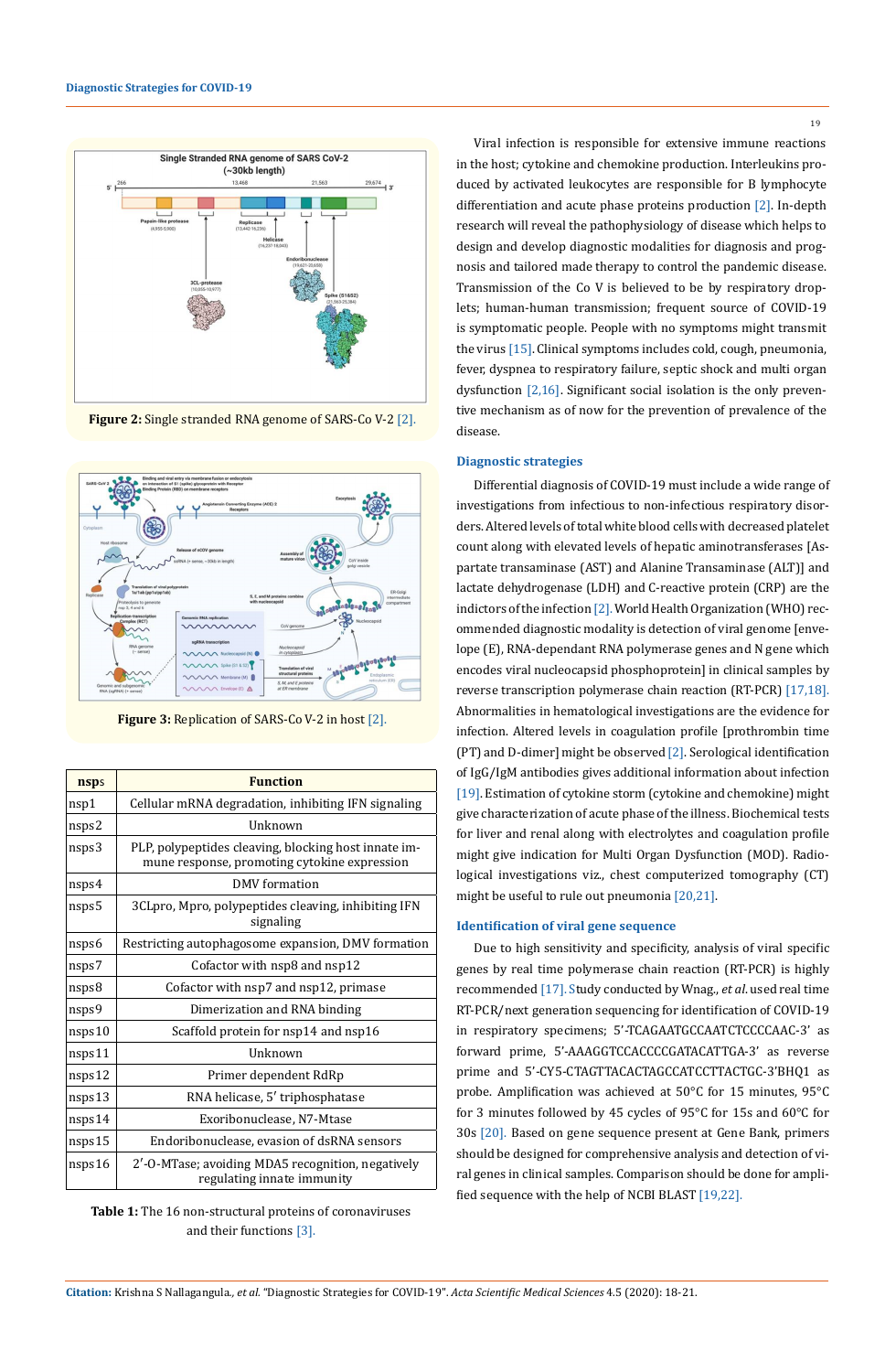In-depth research is needed which gives detailed replication of COVID-19 RNA will elaborate viral life cycle proteins in host cell. COVID-19 will enter the host cell by the viral S-proteins to cellular receptor (ACE2) and priming by host serine protease TMPRSS2 [9]. In the present scenario, there is a need for extensive research for the development of highly sensitive and specific probes for Sprotein as well as ACE2 receptor mRNA and TMPRSS2 for visualization by *in situ* Hybridization (ISH).

#### **Serological investigations**

COVID-19 viral exposure initiated antibodies in host can be identified qualitatively which gives evidence for viral infection. Early stage antibody will be IgM followed by IgG during disease progression. Chromatographic immunoassay for qualitative detection for these IgM and IgG specific for nucleocapsid protein of CO-VID-19 has been developed in human blood, plasma and serum. Zhou., et al. in their study developed qualitative Enzyme Linked Immuno Sorbent Assay (ELISA) by using nucleocapsid (N) protein from bat SARSr-Co V Rp3 as antigen for IgG and IgM. Compared to RT-PCR nucleic acid analysis, these serological investigations are faster and easier; early detection of viral exposure might not effective by this diagnostic modality and care should be taken for cross reactivity. Detailed proteomic research about viral replication is needed to design simple qualitative western blot detection of COVID-19 infection [19,23].

#### **Estimation of cytokine storm**

Excessive immune reactions in the host against viral infection by production of cytokines and chemokines are a complex mechanism. Monitoring of cytokine storm gives evaluation of disease progression. Elevated levels of inflammatory cytokines correlate with disease severity. High levels of IL-1β, Interferon- γ (IFN-γ), C-X-C motif chemokine 10/Interferon- γ induced protein (Mol. Wt. 10 kda) (CXCL10/IP-10) along with proinflammatory factors viz., interleukins (IL-2, IL-7 and IL-10), chemokine (C-C motif) ligand 2/Monocyte Chemoattractant Protein 1 (CCl2/MCP-1), Vascular Endothelial Growth Factor (VEGF) and Tumor Necrosis Factor- α (TNF-α) were seen in COVID-19 infection. Activated leukocyte derived IL-6 levels will be enhanced during inflammation and infection. Estimations of this cytokine storm might give evidence for disease progression; multiple cytokine quantitative ELISA assay panel might be useful for tailored made therapy and drug monitoring [2,20,23].

Social isolation is the only way to stop prevalence of the CO-VID-19 infection as of now. Personal hygiene, use of lipid solvents viz., 75% ether, ethanol etc. and personal protective equipment (PPE) usage might reduce the chance of transmission of diseases. Till date, neither specific anti-viral therapy nor vaccine is available to cure and prevent the COVID-19 infection. Symptomatic treatment with oxygen therapy is the only therapeutic intervention for patients with infection. Mechanical ventilation plays a vital role for those with respiratory failure with support of hemodynamic for the management of septic shock [2]. Drugs which inhibit bind-

ing of S-protein to ACE2 receptors and TMPRSS2 may be useful to prevent viral entry into host cell [9]. Inhibitors of RNA polymerase might be effective; controls replication of RNA in host cell. There is urgency for the development of vaccine to prevent the COVID-19 infection. Extensive research is needed for the usage of inactivated or attenuated whole virus or structural and functional proteins viz., S-protein as immunogens for vaccine development. Even though no clinical evidence to cure and prevent COVID-19 infection by stem cell therapy, research in the direction of Mesenchymal Stem Cell (MSC) may give successful clinical outcome; MSC reported to cure acute lung injury caused by H5N1 and H9N2 influenza viruses [23].

## **Conclusion**

Rapidly growing pandemic COVID-19 became fatal infection globally. As of now no effective treatment and vaccine, the best precaution to stop the prevalence of infection is to control the source. Early diagnosis might be useful for isolation of infected patients and provide supporting treatment. Sensitive and specific RT-PCR is the best diagnostic modality recommended by WHO for diagnosis. Serological qualitative identification of IgG and IgM might provide confirmation for infection. Continues monitoring of cytokine storm, renal, hepatic and vital biochemical parameters will give evidence for drug response. Present scenario demands aggressive research in the field of companion diagnostics to design, develop and implement accurate, sensitive and specific biomarkers for diagnosis and prognosis of infection. There is a need for in-depth research which is evidence based for drug discovery and vaccine development.

#### **Funding**

This research did not receive any specific grant from funding agencies in the public, commercial, or not-for-profit sectors.

#### **Conflict of interest**

Authors declare no conflict of interest

#### **Bibliography**

- 1. Chan JF., *et al*[. "Interspecies transmission and emergence of](https://www.ncbi.nlm.nih.gov/pubmed/23770275) [novel viruses: lessons from bats and birds".](https://www.ncbi.nlm.nih.gov/pubmed/23770275) *Trends in Microbiology* [10 \(2013\): 544-555.](https://www.ncbi.nlm.nih.gov/pubmed/23770275)
- 2. Cascella M., *et al*[. "Features, evaluation and treatment coro](http://www.ncbi.nlm.nih.gov/books/NBK554776)[navirus \(COVID-19\)" \(2020\). www.ncbi.nlm.nih.gov/books/](http://www.ncbi.nlm.nih.gov/books/NBK554776) [NBK554776.](http://www.ncbi.nlm.nih.gov/books/NBK554776)
- 3. Chen Y., *et al*[. "Emerging coronavirus: Genome structure, rep](https://onlinelibrary.wiley.com/doi/10.1002/jmv.25681)lication and pathogenesis". *[Journal of Medical Virology](https://onlinelibrary.wiley.com/doi/10.1002/jmv.25681)* 92.4 [\(2020\): 418-423.](https://onlinelibrary.wiley.com/doi/10.1002/jmv.25681)
- 4. Malik YS., *et al.* ["Emerging novel coronavirus \(2019-n Co V\)](https://www.ncbi.nlm.nih.gov/pubmed/32036774)  [current scenario, evolutionary perspective based on genome](https://www.ncbi.nlm.nih.gov/pubmed/32036774) [analysis and recent developments".](https://www.ncbi.nlm.nih.gov/pubmed/32036774) *Veterinary Quarterly* 40.1 [\(2020\): 68-76.](https://www.ncbi.nlm.nih.gov/pubmed/32036774)
- 5. Chan JF., *et al.* ["Genomic characterization of the 2019 novel](https://www.ncbi.nlm.nih.gov/pubmed/31987001) [human pathogenic coronavirus isolated from a patient with](https://www.ncbi.nlm.nih.gov/pubmed/31987001) [atypical pneumonia after visiting Wuhan".](https://www.ncbi.nlm.nih.gov/pubmed/31987001) *Emerging Microbes and Infections* [9.1 \(2020\): 221-236.](https://www.ncbi.nlm.nih.gov/pubmed/31987001)